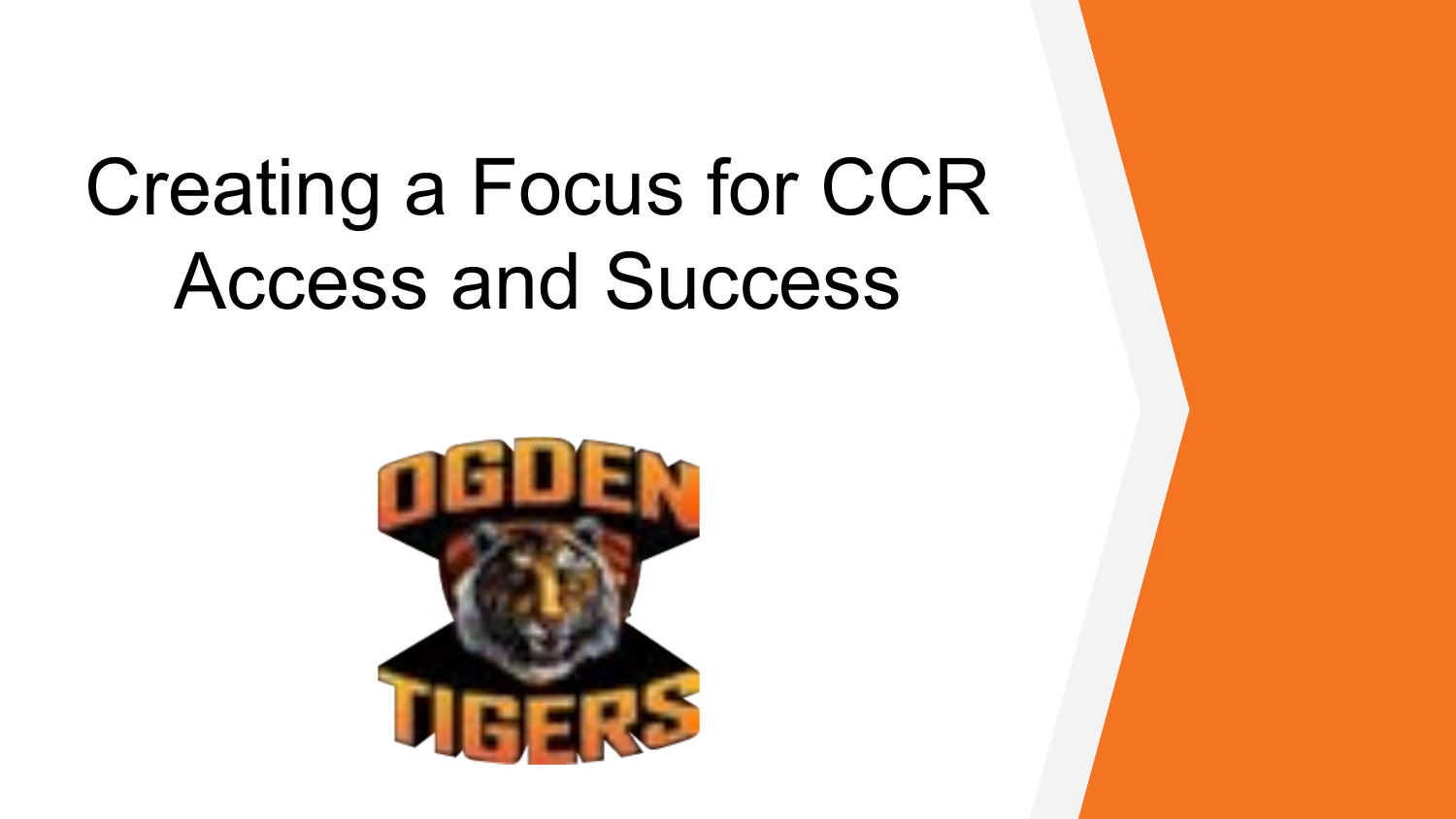

#### Heather Gerrard CCR and CTE Director (Former Assistant Principal OHS) gerrardh@ogdensd.org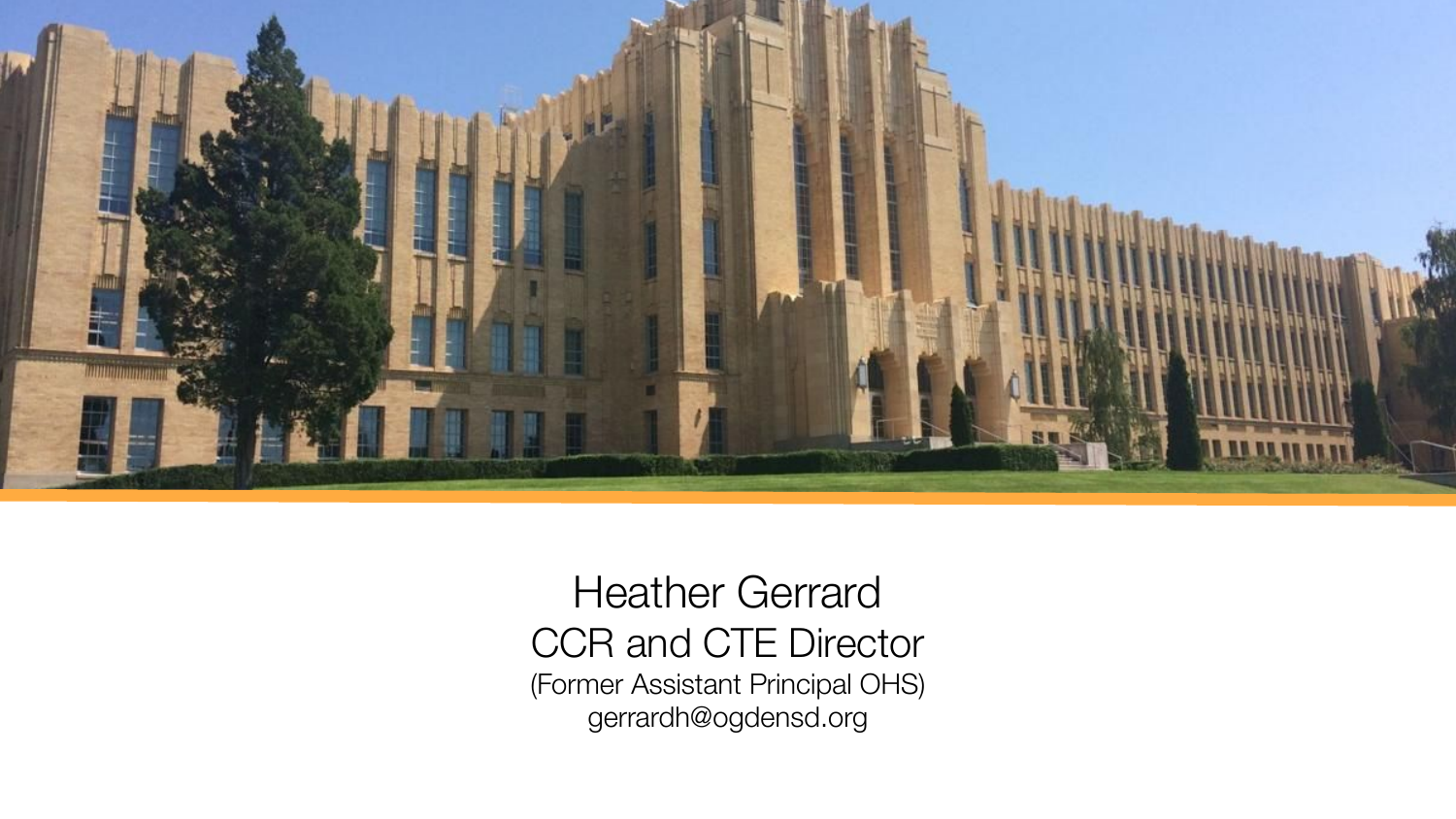#### Post Secondary Readiness and CCR Coursework

- Students earning 18 or higher on ACT
- Graduation Rates
- Successfully completing CCR **Coursework** 
	- $\circ$  AP
	- IB
	- $\circ$  CF
	- CTE
- **Student Groups**

#### State 2021 Data

ACT: 62% Graduation: 88% CCR Coursework: 79%

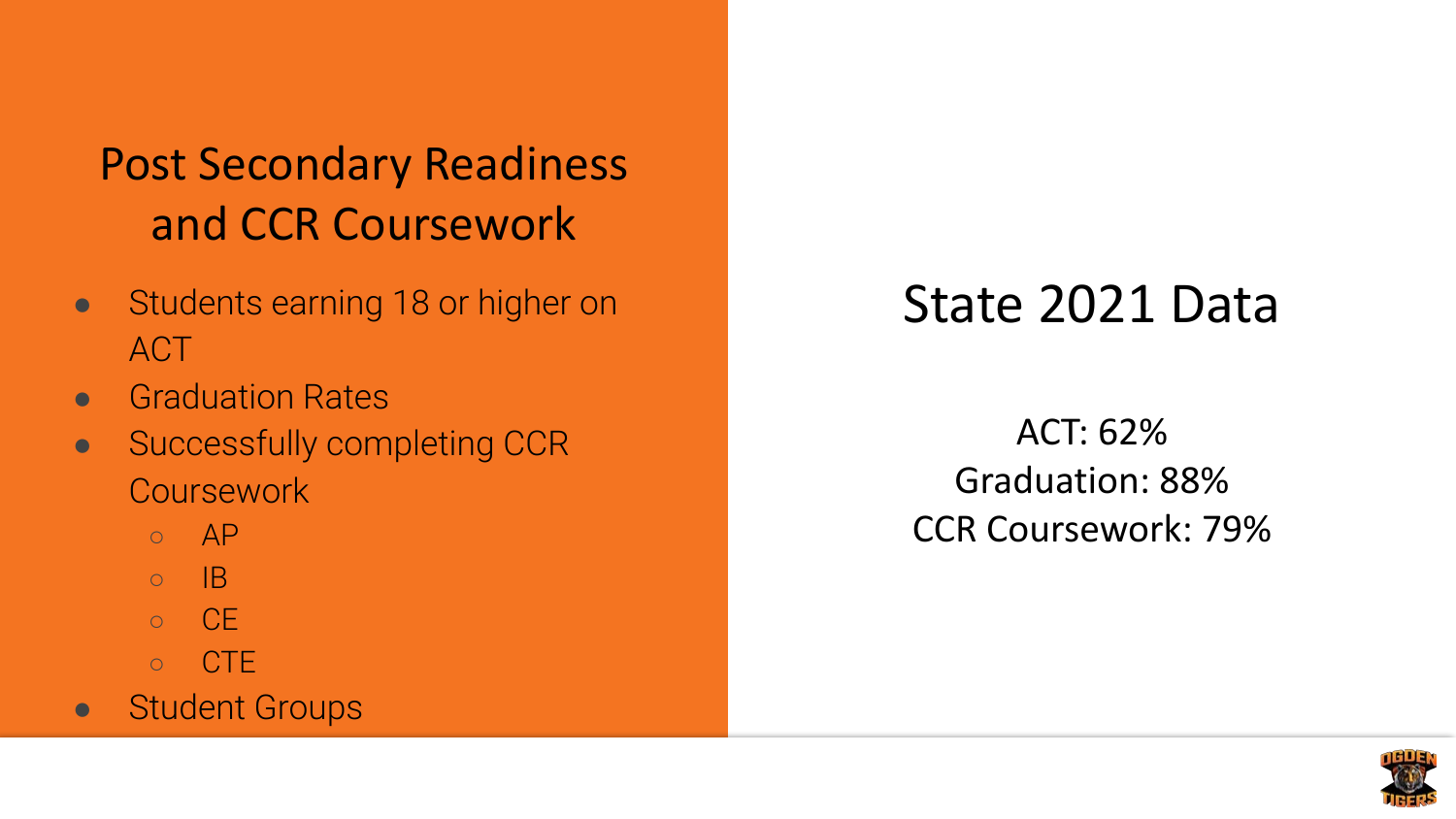#### Access to CCR Course Work

- Portrait of a Graduate
- CCR Skills
- Engagement
- Relevance
- Connections

According to **EdTrust**, "Research shows that when students are given access to advanced coursework opportunities, they work harder and engage more in school, leading to fewer absences and suspensions and higher graduation rates."

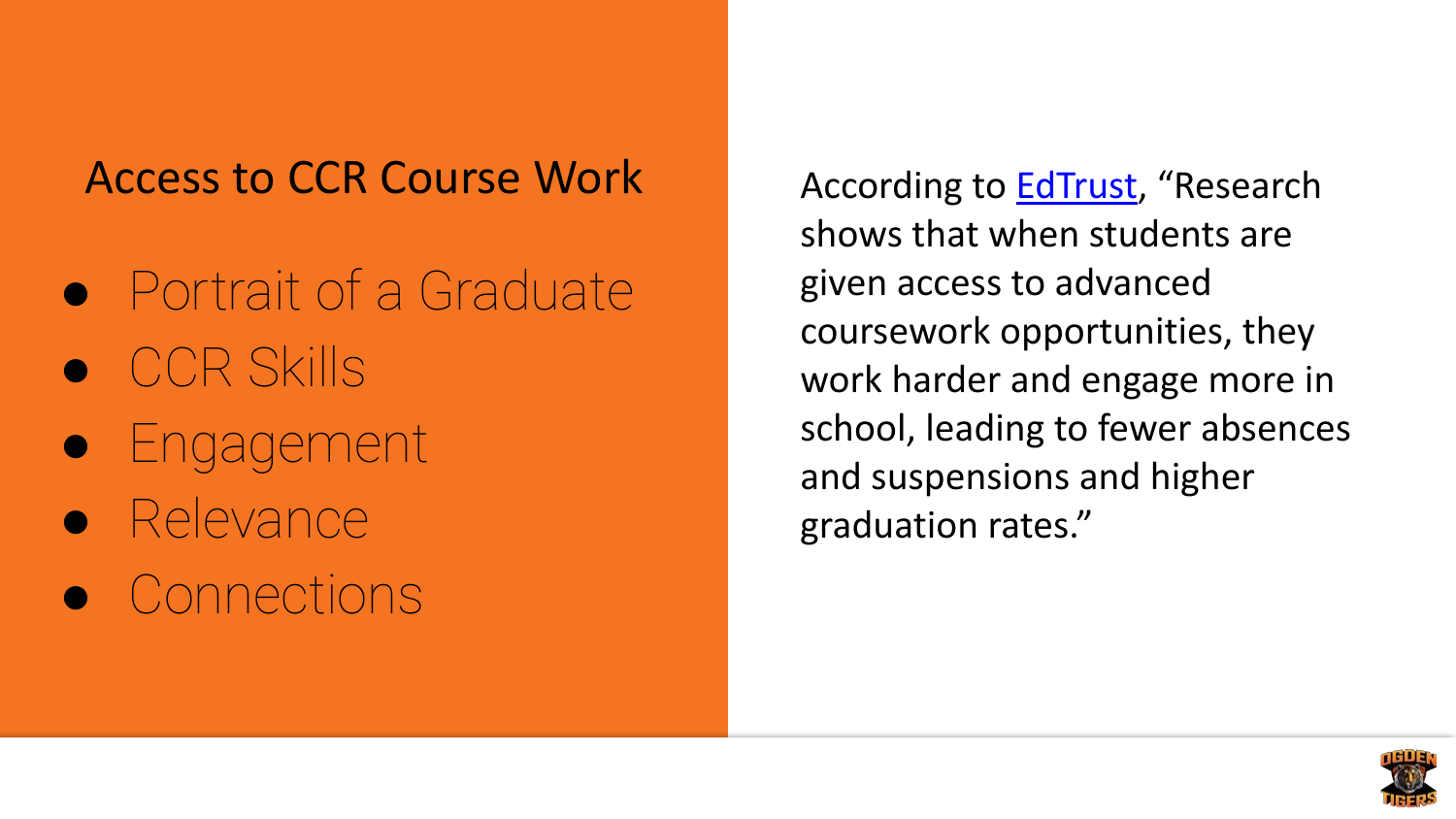#### Increasing Opportunity and **Success**

- 1. Building Skills and Relationships
- 2. Aligning Pathways and Creating Access
- 3. Community Involvement
- 4. Celebrating along the Way

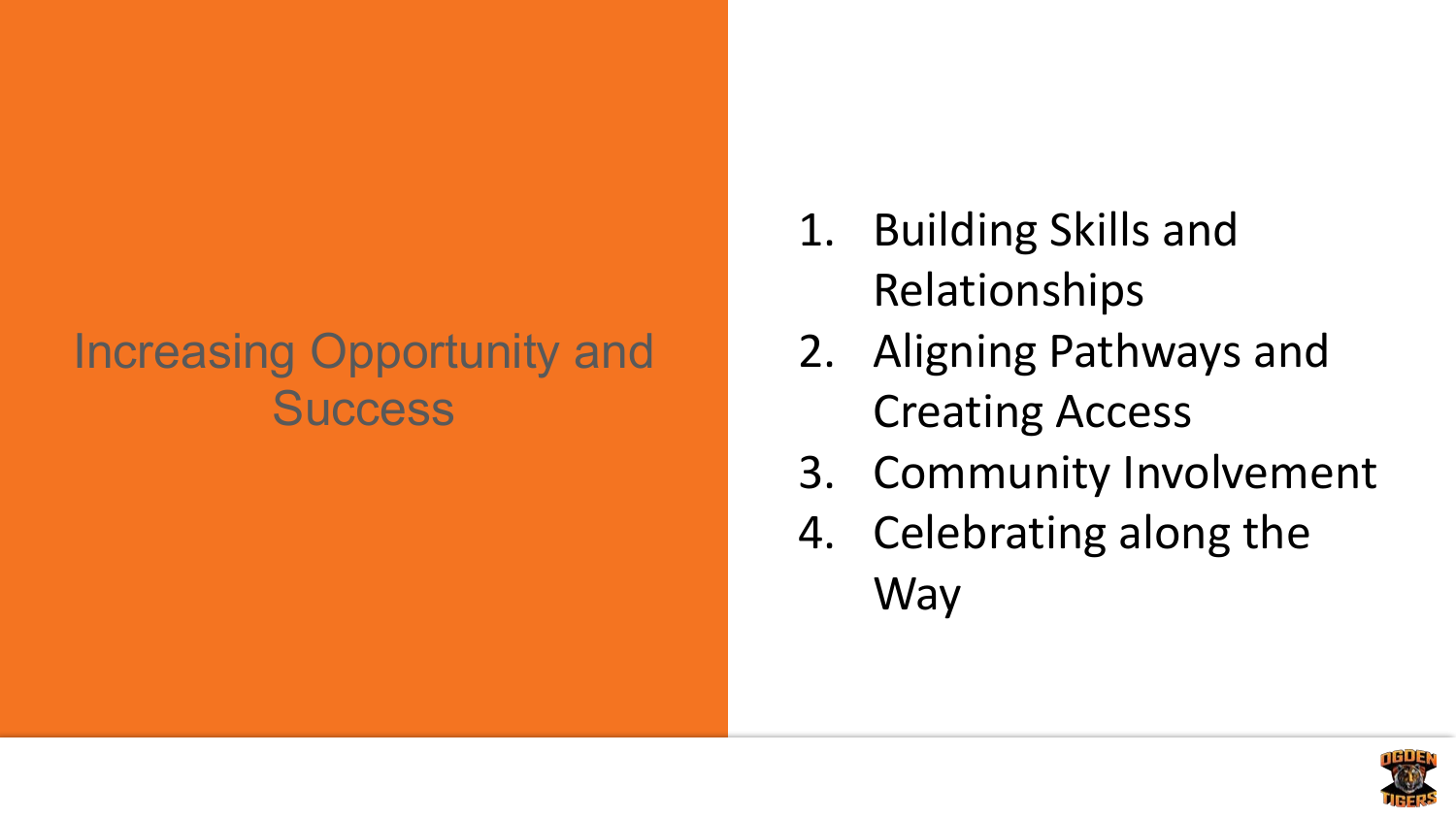### **Some Reflection/Think Time**



Thinking about the introduction to the 5 approaching and the why behind CCR Access: Take 5 minutes

- 1. What are you doing already and what are some initial ideas? (Write them down).
- 2. Share with 3 or 4 people next to you.

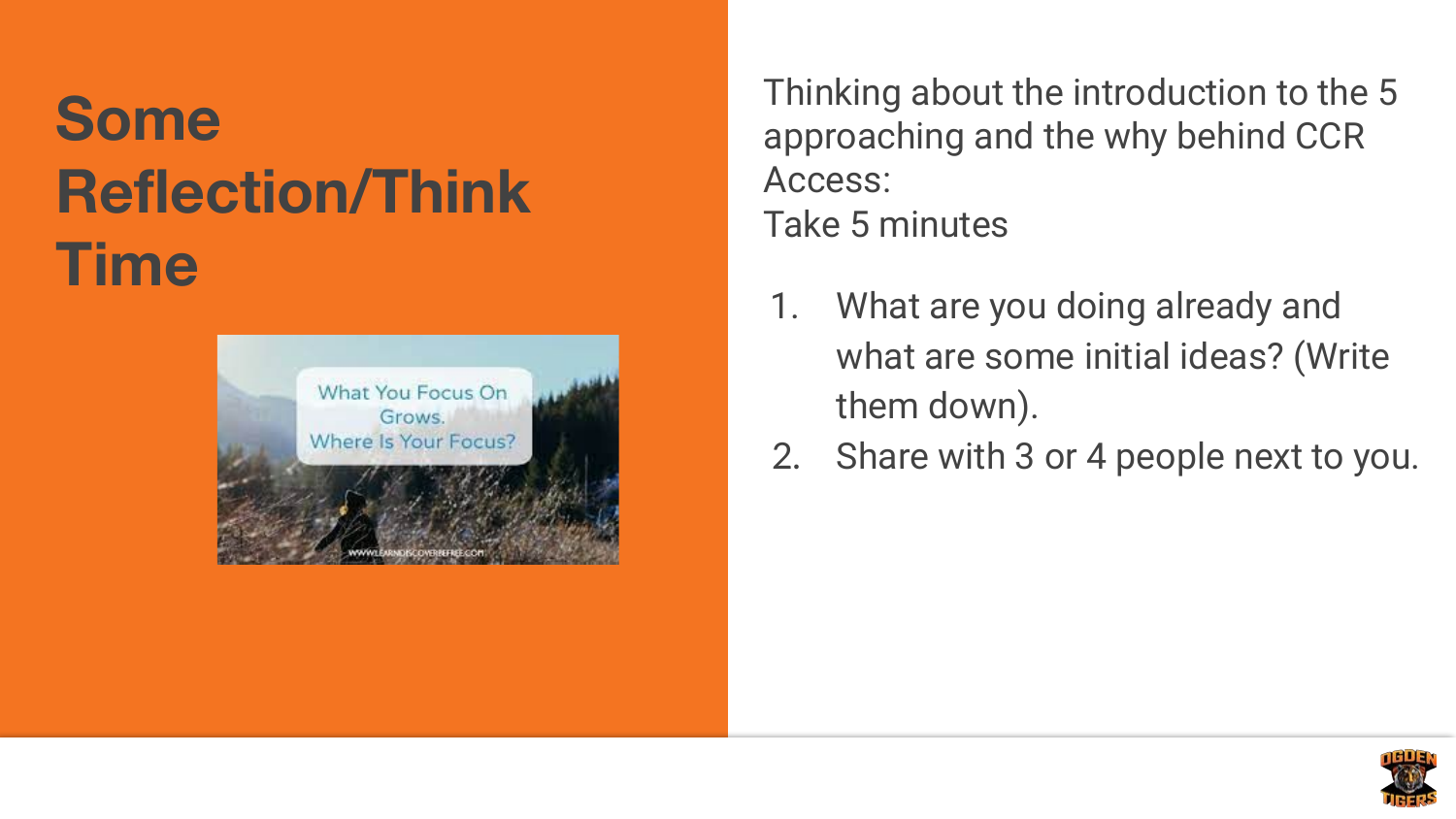### **OHS** Demographics



- Title 1 School
- 60% Free and Reduced Lunch
- Very wide socioeconomic gaps
- IB, AP, CE, CTE, programs
- Newcomer and ELL 20%
- Many programs and resources to address the needs of students

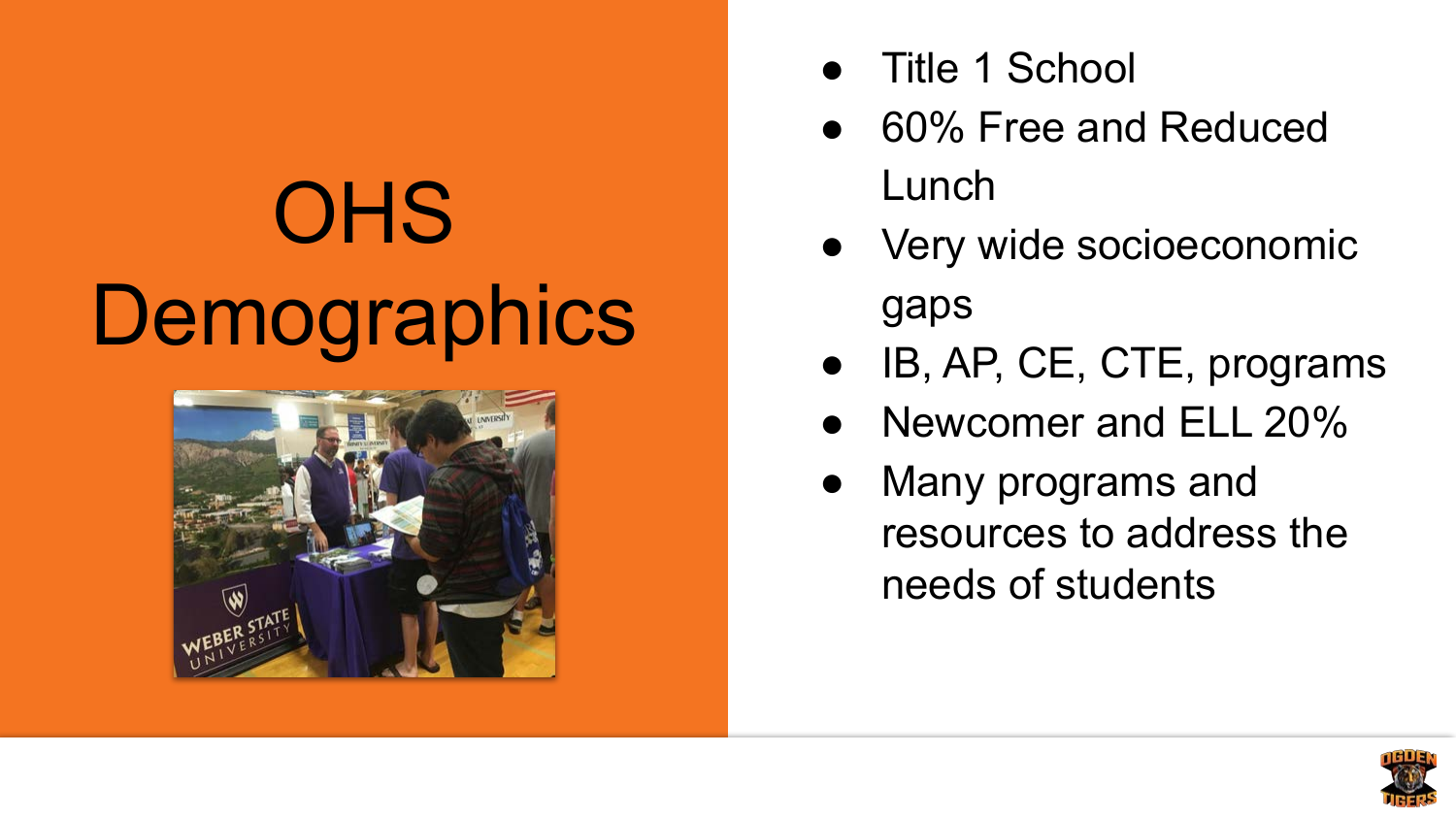### OHS CCR Growth Between 2016-2021

#### **More Students are graduation and they are leaving more prepared to compete globally.**



- Graduation Rate increase from 76% to 95%
- Enrollment in rigorous coursework has increased to above the state average-88%
	- Increased enrollment in CTE programs 12%
	- Increased enrollment in OTech by 200%
	- Increased CE Enrollment by 12% with an increase in credit earned of 17%
	- $\circ$ Increased AP exams by 89% with an increase in pass rate of 20%
- Increased ACT composite by 1.9
	- Text Complexity increased by 30%
- Scholarship offers over 2 million.
	- First generation scholarship offers over \$800,000

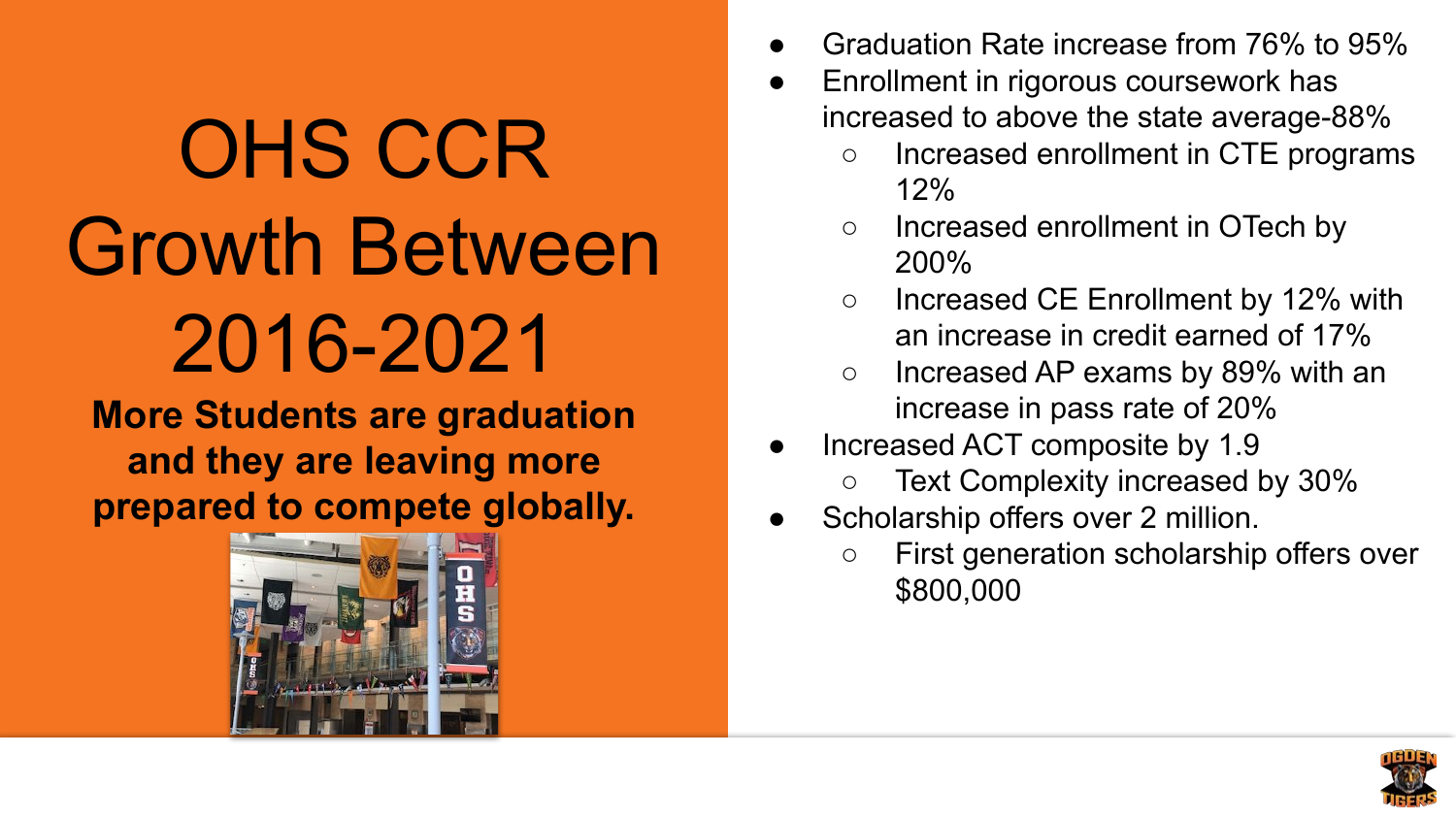# A Schoolwide Paradigm-Shift

**Despite the diverse CCR options for students, in 2016, enrollment remained small due to an overall perception regarding students ability and access barriers**

#### **Skill vs Content**

- Setting intent with focused school goals and establishing the why
- Meeting students where they are at in their learning
- **Skill building and Content**
- School wide effort in literacy and knowing your students
	- Teacher goals and school wide initiatives all tied back to school goals for literacy and graduation
- Removing access barriers and changing counselor conversations
- Celebrating student enrollment, not just AP exam pass rates
- Increase course offerings in these programs and utilizing the 5x5

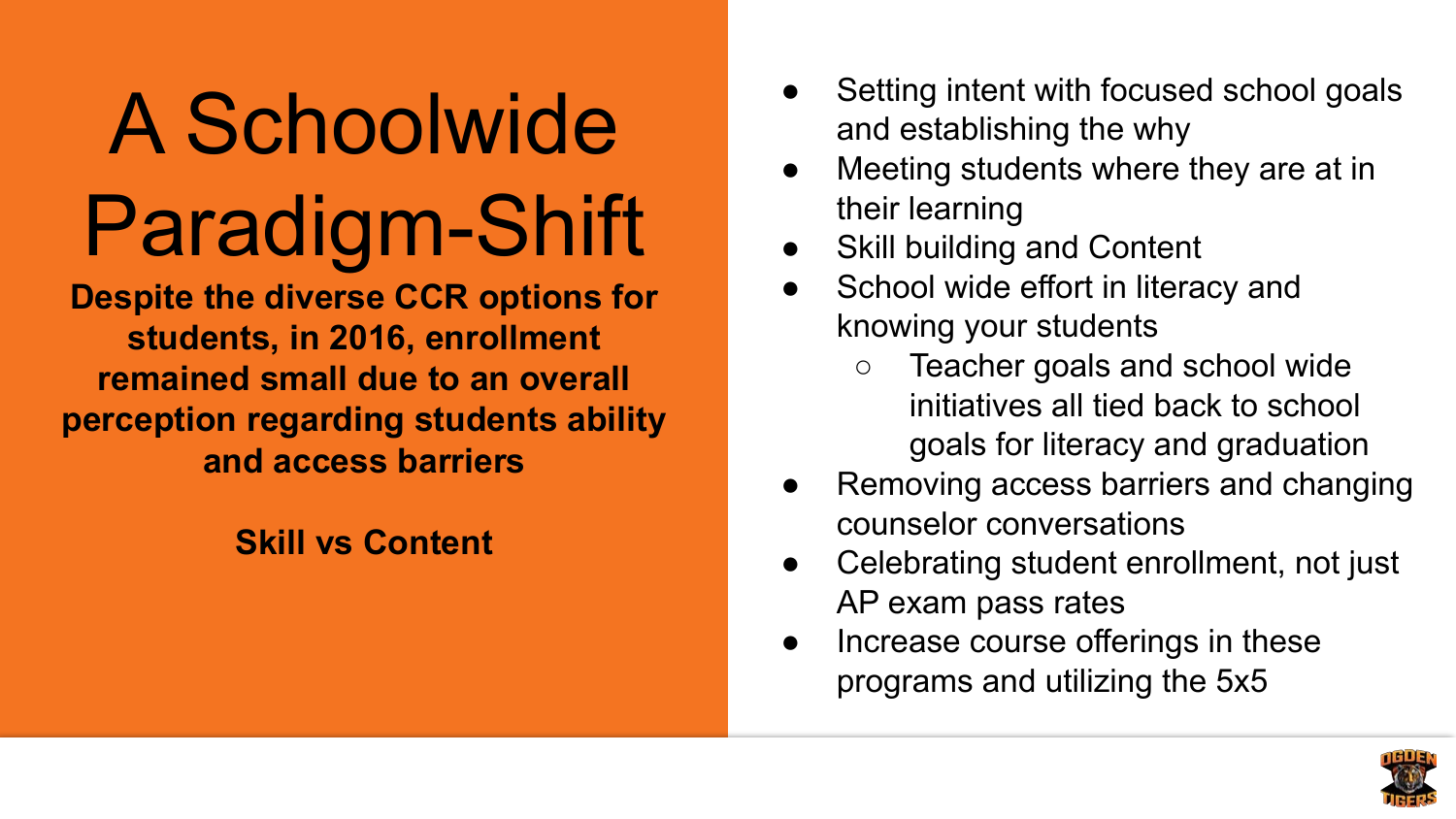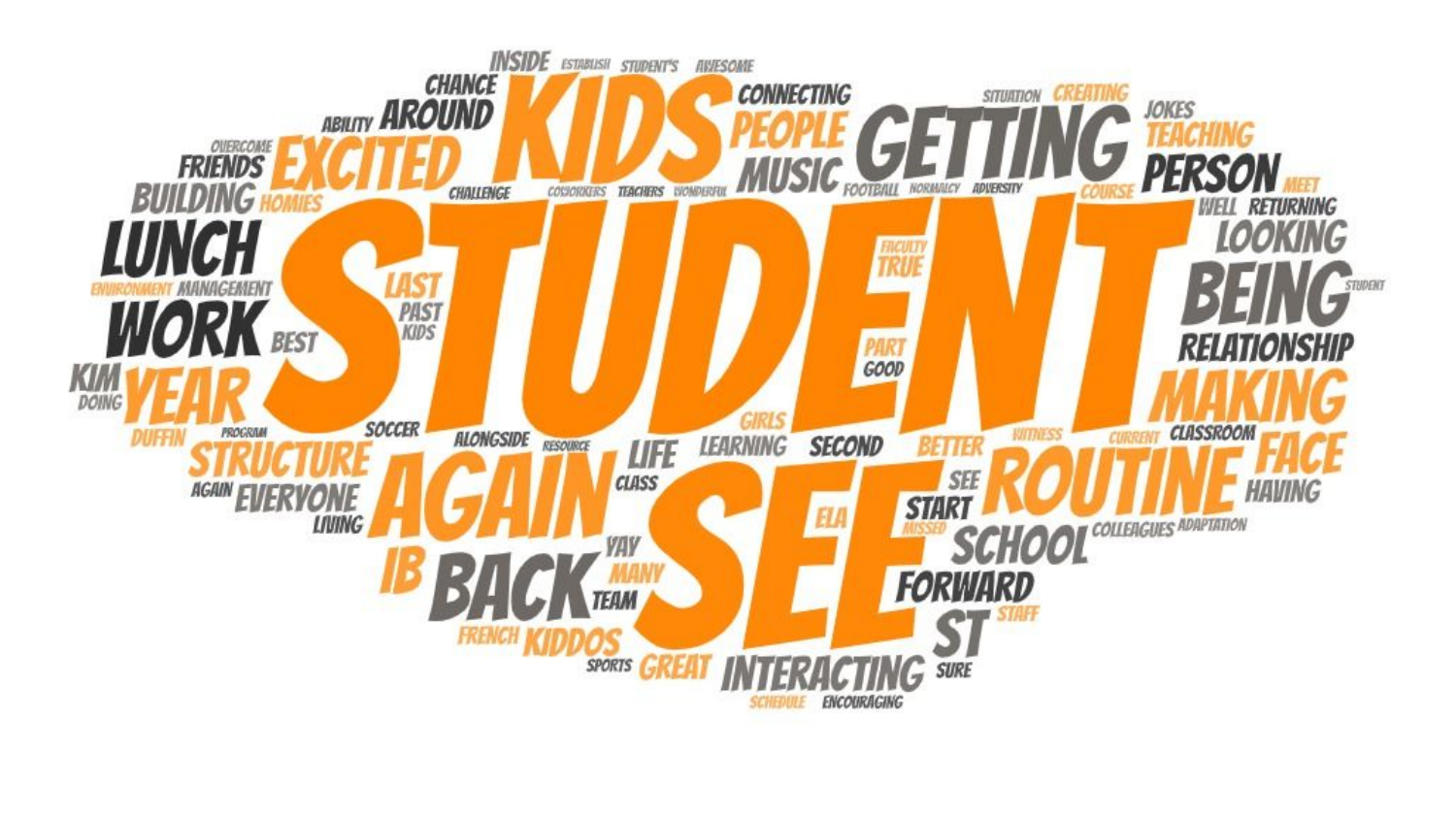## Building Skills and Access

**Increasing opportunity was not enough. We needed to ensure our teachers can meet the needs of our diverse students**

- School-wide focus on content literacy growth ○ AVID
- Program teachers as instructional leaders on our AVID site team and Building Leadership Teams.
	- Supporting student needs in skills
- Fostering teacher growth
	- Coordinators for programs
	- AP and IB graders
- Teacher/Dept. input on increasing offerings and taking advantage of our shift to a 5x5
- Aligning resources within the school plan to ensure resources supported the increase in rigour schoolwide and program enrollments tied to our goals
- Systematically illuminating access barriers
- Insuring interventions have taken place before any un-enrollment

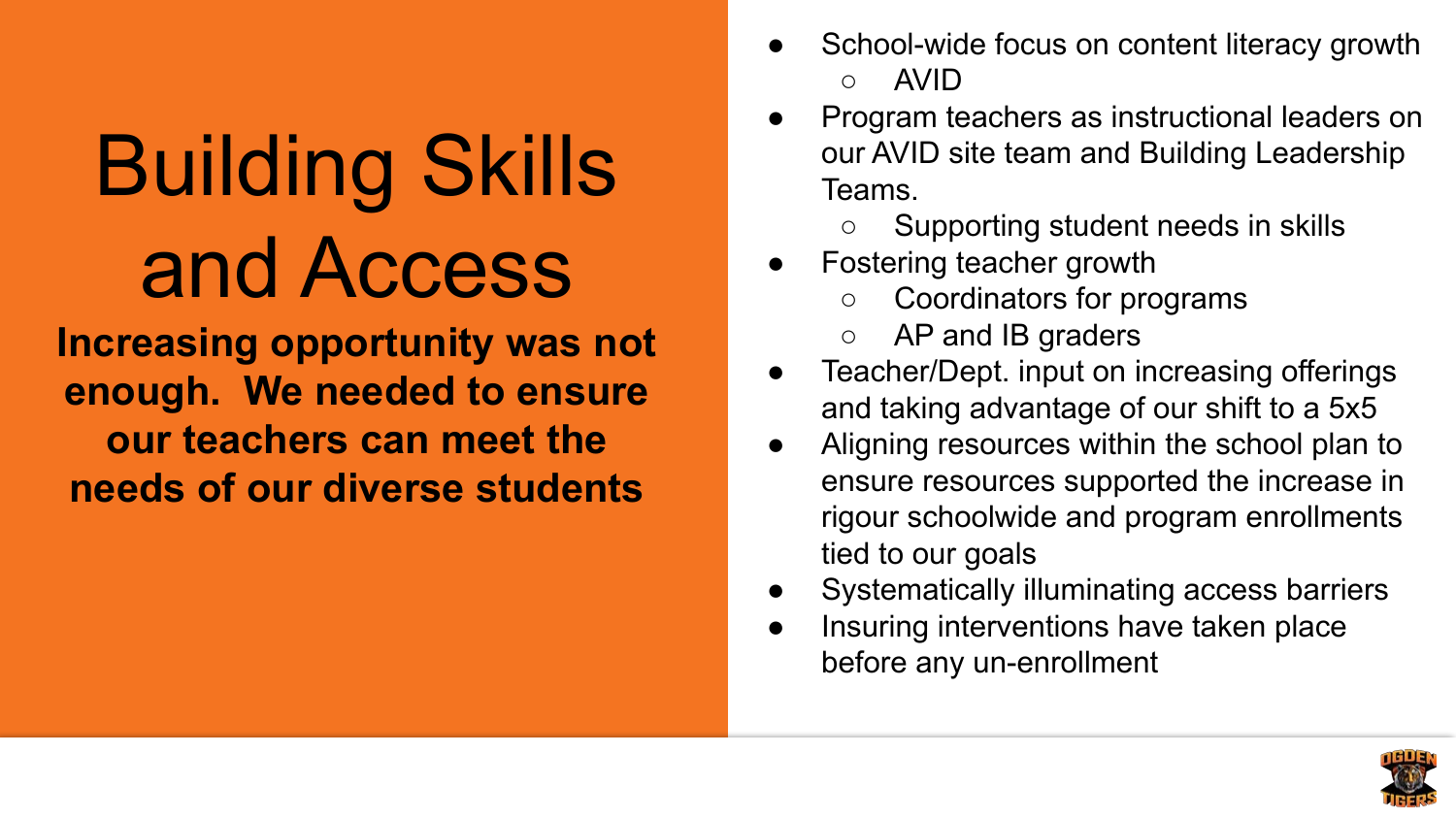### Teacher Needs

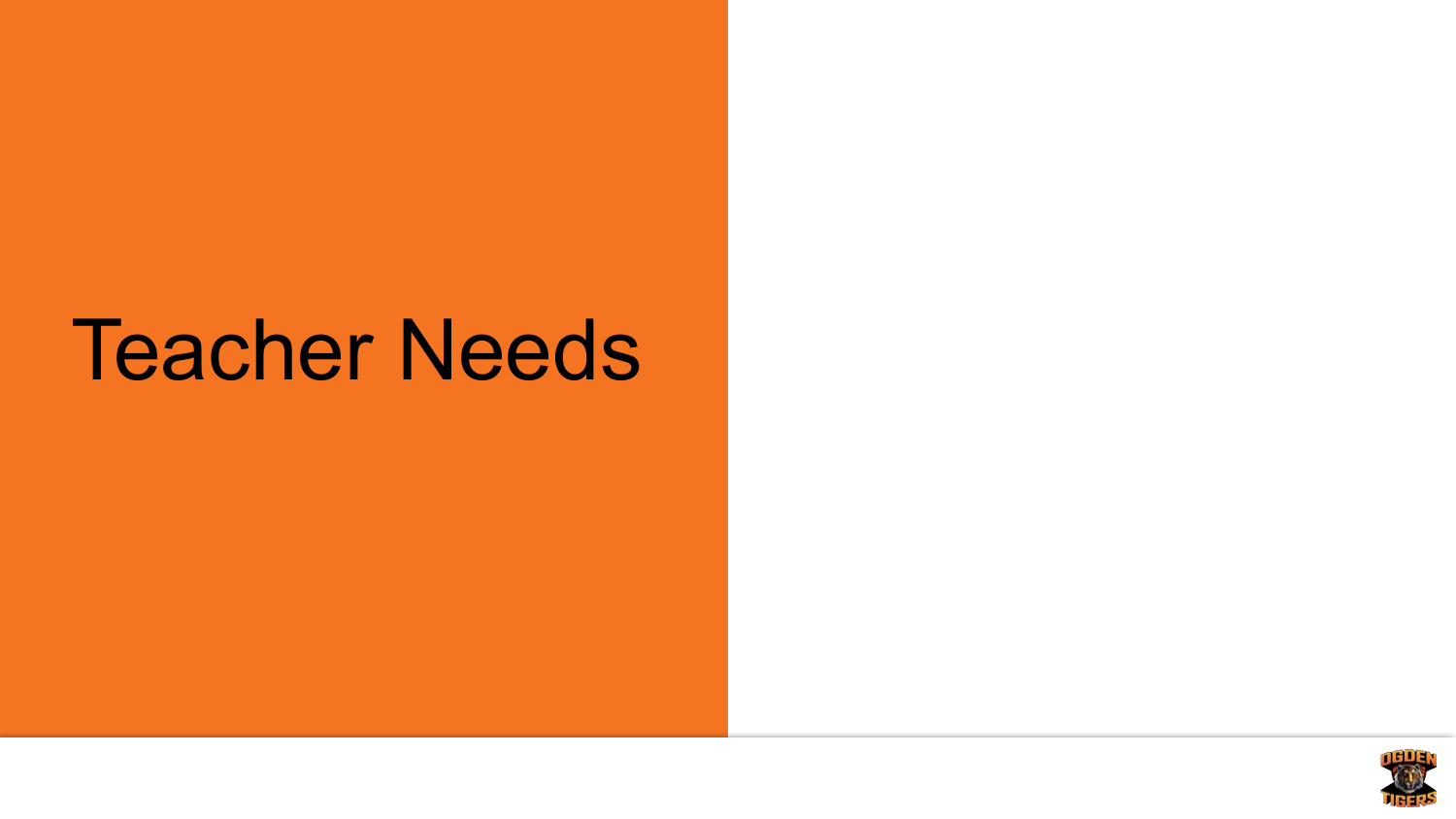### Aligning Pathways **Ensuring this work starts at the junior highs so students see more success and are aware of their options.**

- Increasing Jr. High counselor knowledge and school to school communication
- Identifying course pathway interest in 8th and 9th
- Increasing AP and CTE options at the junior highs.
- Vertical articulation of Honors Courses.
- Individual CCRs

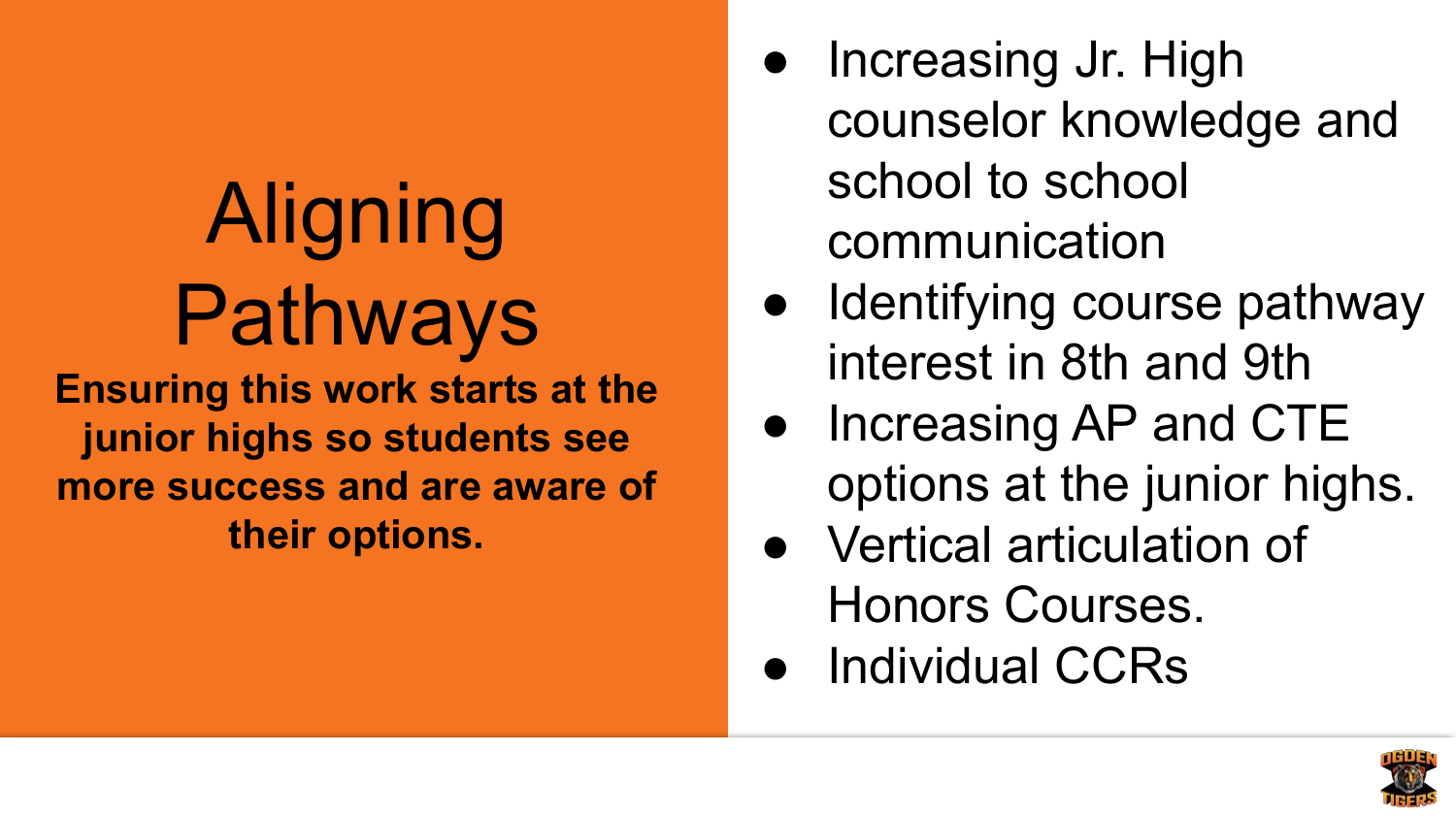## Community and Parents

**Utilizing our College and Career Coordinator to Increase Parent and Community Knowledge and Awareness**

- Parent Classes and information at BTS and PTC
- Surveys and Feedback
- **FAFSA and Scholarship Nights**
- **UCAW**
- Community driven rewards
- Program advertisement

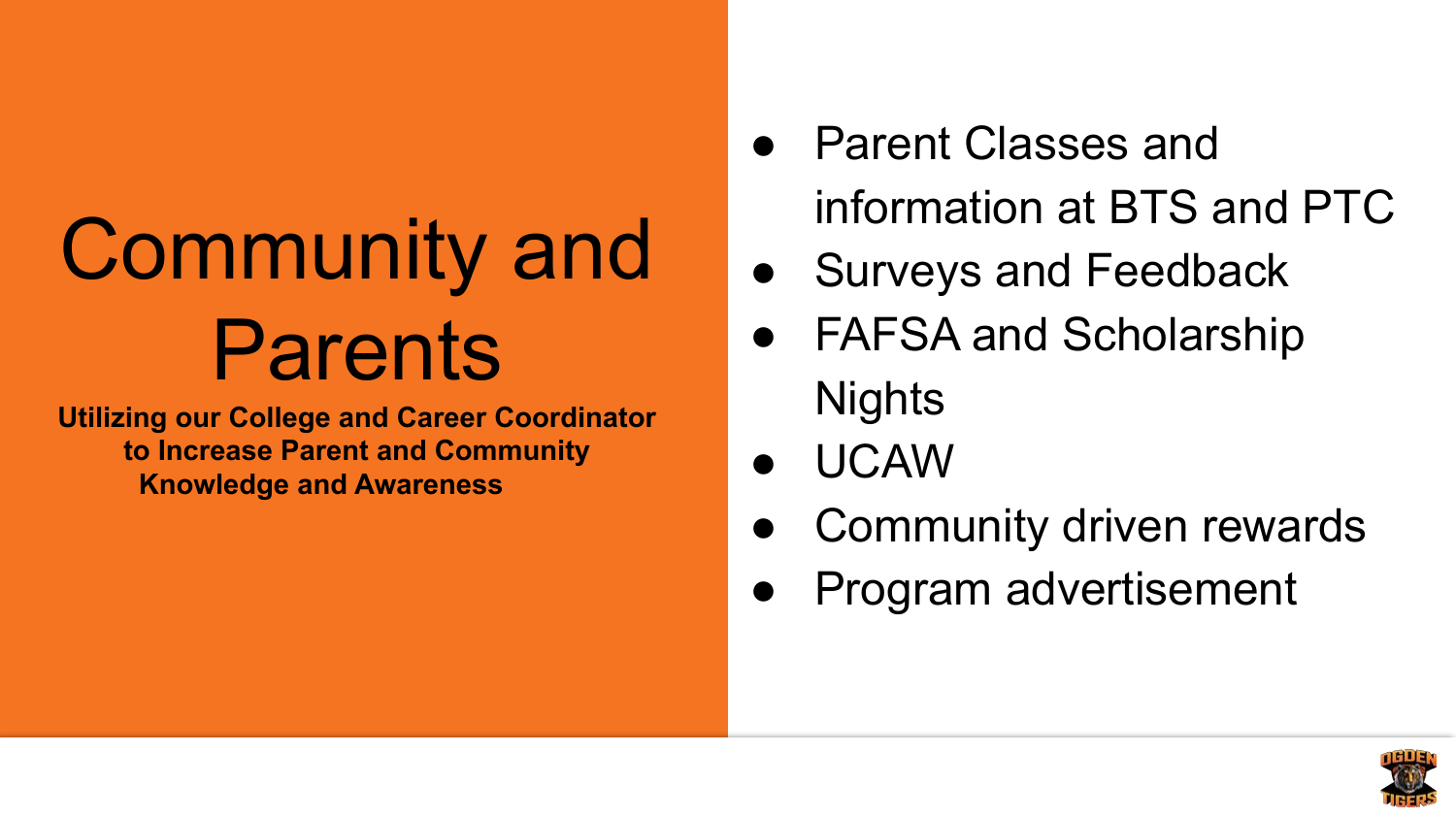## Adjusting

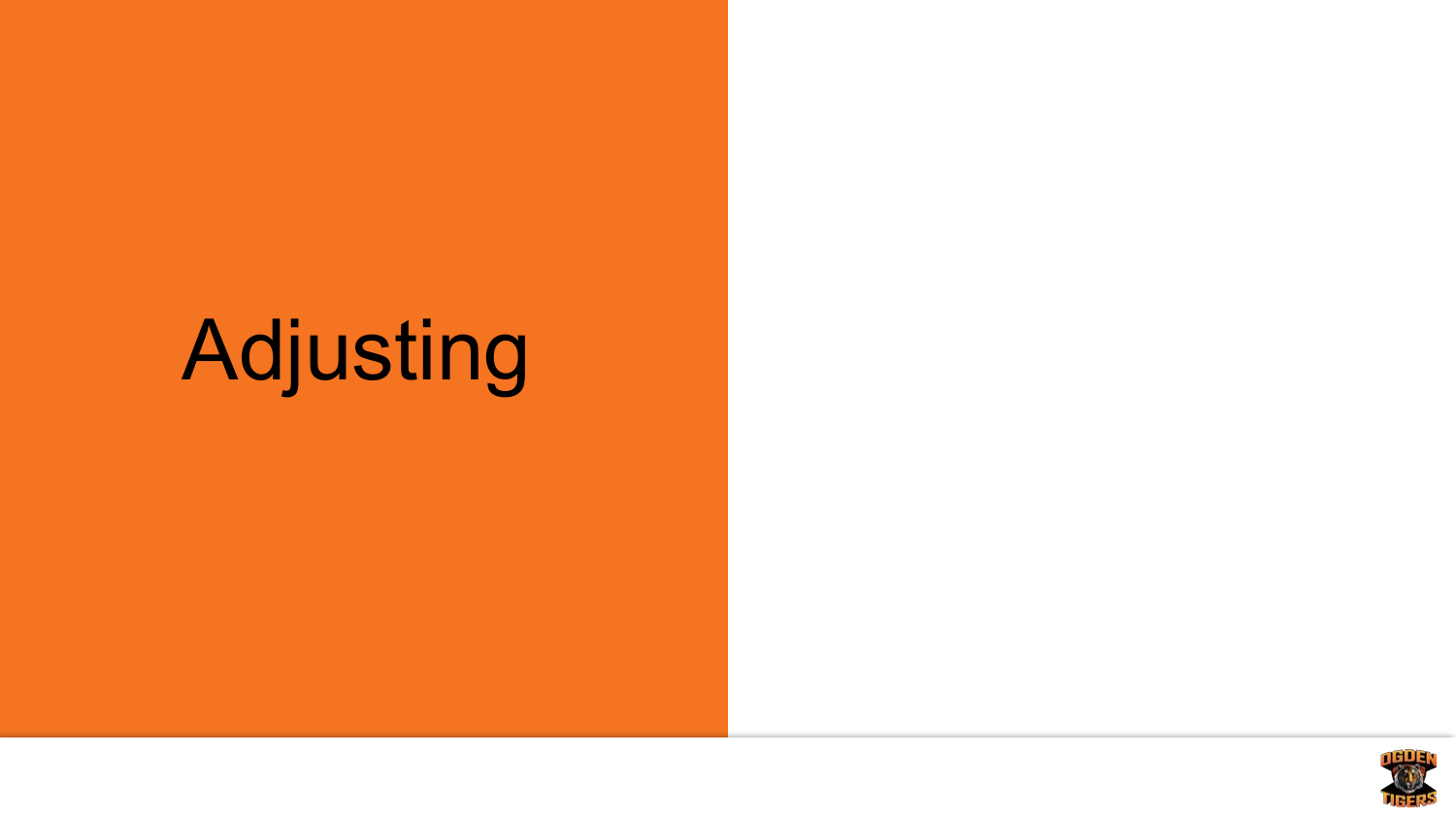# **Celebrating**

**Celebrating successes along the way as apart of OHS culture and student connections.**



- **Golden Tiger Award**
- Department student of the month
- Updates to program enrollments and recruiting
- Constant reminders of the good work they are doing and how we are moving forward
	- Videos
	- Emails
	- Around the School

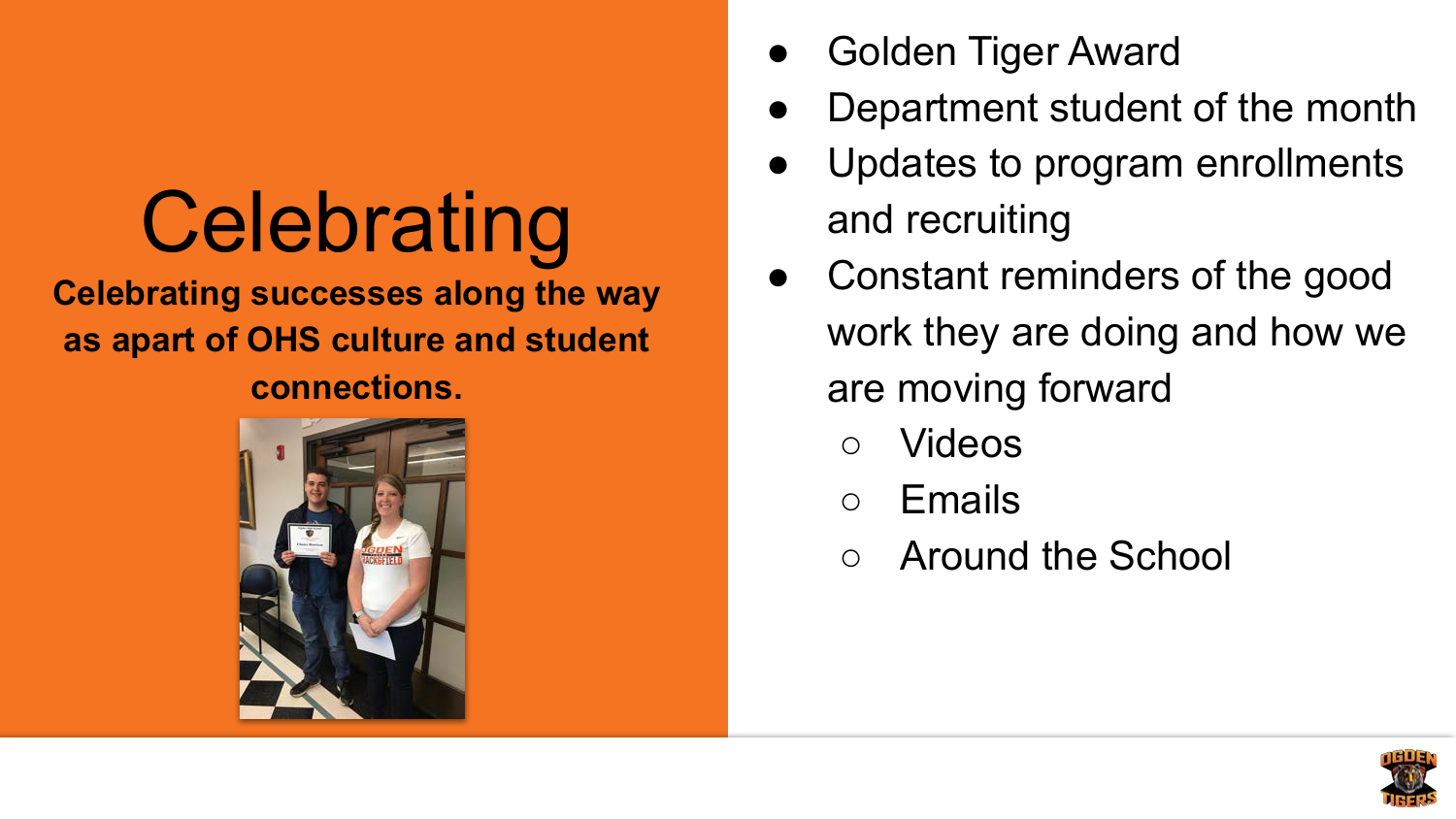## Continuing our Focus



- Keeping the skills focus and strategies that we have spent three years learning in a remote learning world
	- Supporting teachers through less PD and more PLC collaboration time
	- Canvas collaboration groups
- Resources for students and teachers
- Focusing on student's new needs and providing supports.
	- Program retainment